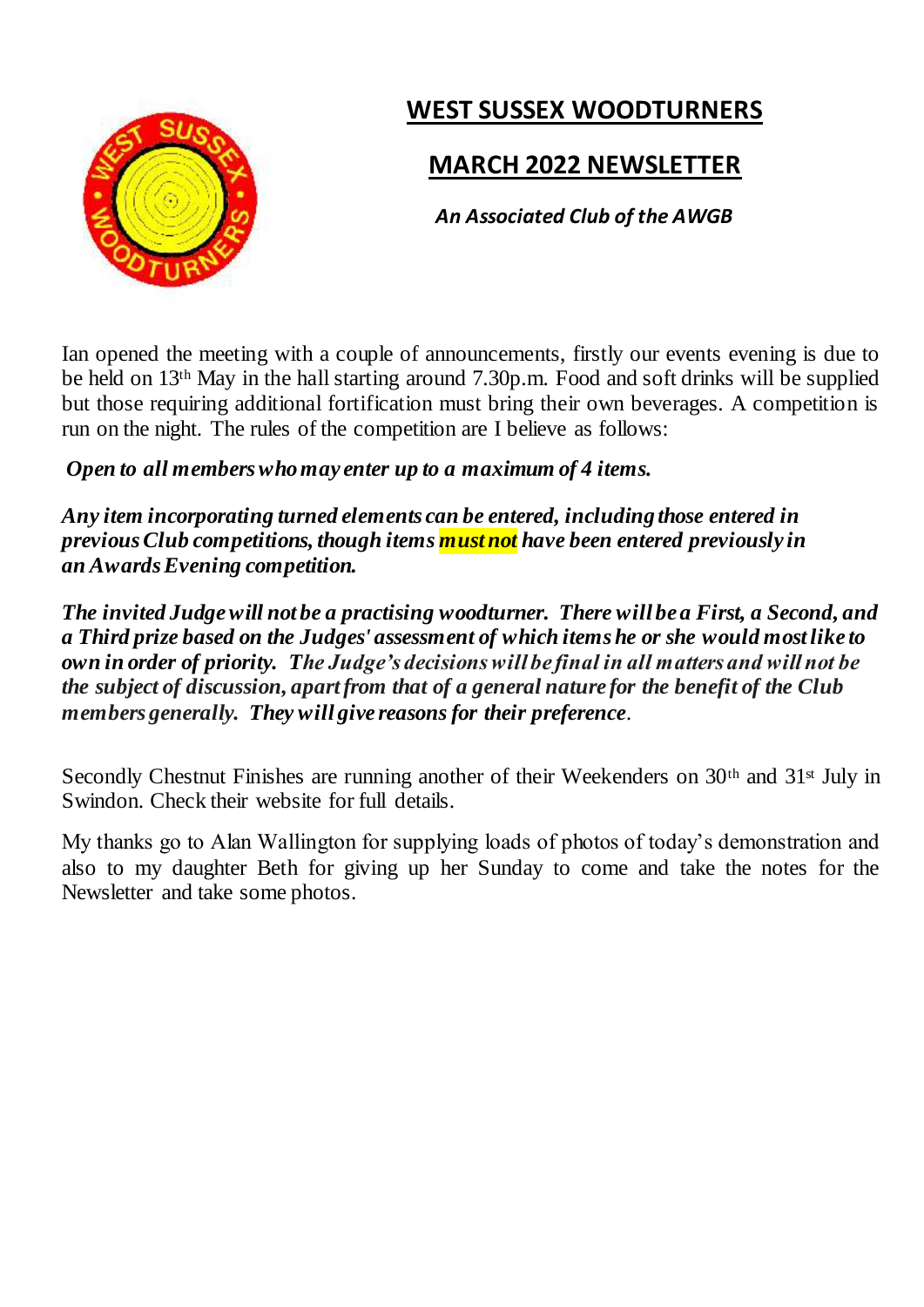And so we come to the main event of the day a demonstration by:

## **Chris Fisher aka The Blind Turner**.

This was our first professional demo since March 2020.



Chris describes himself as a Woodturning Artist; he is definitely not a production turner. If you want to see more of Chris he is on Instagram, YouTube and will shortly be on a programme called "Money for Nothing".

Chris has been blind for about 13 years. He literally become legally blind overnight and went completely blind in 4 weeks. The doctors told him the blindness was caused by infected animal faeces (it's called Toxoplasmosis), which had laid dormant for years and then ate his retinas. He decided to make himself a Vampire stake (he's a horror fan). He was self-taught initially having listened to hundreds of hours of YouTube instructional videos. He then moved on to bowls. Nick Agar also gave him some lessons. His first public demo was at an Axminster shop.

The first project was to be a textured and coloured platter/bowl. The timber was Sycamore. The texturing and carving makes takes his work to a sensory level. Chris uses touch and sound as senses – sound =safety as the sound will change as you turn.

Chris fixes the blank on a faceplate as for him this is safer than a screw chuck. He will then make a mortise with a raised foot for the base. Chris came up with a idea to help him ensure that his mortise /Tenon were always the right size. Axminster now market this as the Axminster Woodturning Speed Sizer. If you haven't seen one check the Axminster website. He then makes a score mark in the wood for the m mortise as obviously a pencil line wouldn't work for him.

He then made another reference point about an inch across for foot. He then uses a square carbide tool for cleaning up the mortis, mainly because it is easy for him to feel than a traditional gouge.

Chris used a ½ inch bowl gouge for the edges and switched to a 3/8 bowl gouge for the centre part to get close to the foot.

He was aiming for a Catenary curve. For those who missed it in physics and geometry a catenar y curve is the curve that an idealised hanging chain or cable assumes under its own weight when supported only at its ends in a uniform gravitational field, (if you are still none the wiser ask an engineer).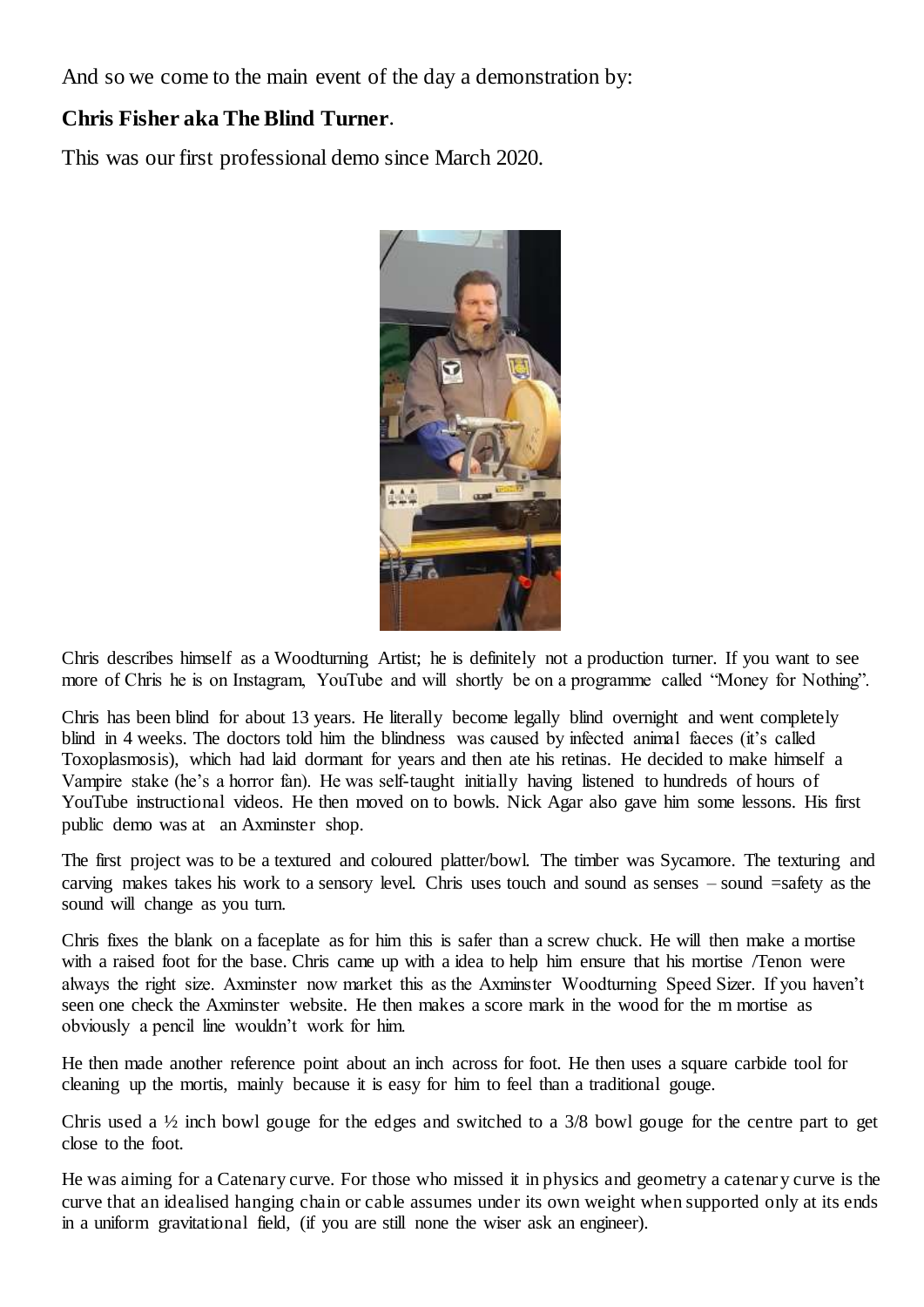

He evened up the curve and flattened the foot using a Scraper. As he was going to carve the piece it does not need to be a completely smooth finish. (Ah Ha Stewart Furini that gives the game away).

He then straightened up the edge of the foot using a Square scraper. Using a small Spiral texturing tool he textured the inside of the foot to show that he had done some work on it. He counts to ensure that the texture depth is the same. The Sorby texturing tool was invented by Tracy Owen.



Using a long necked mini grinder with a Sabre tooth carbide cutter he textures the surface. He tends to go North, East. South and Westish. The Sabre tooth leaves rough edges so he uses an abrasive brush to smooth it all down. The brush is a Rolec M3.

He now has to turn the bowl round to complete the inside. He was going to use Axminster C jaws.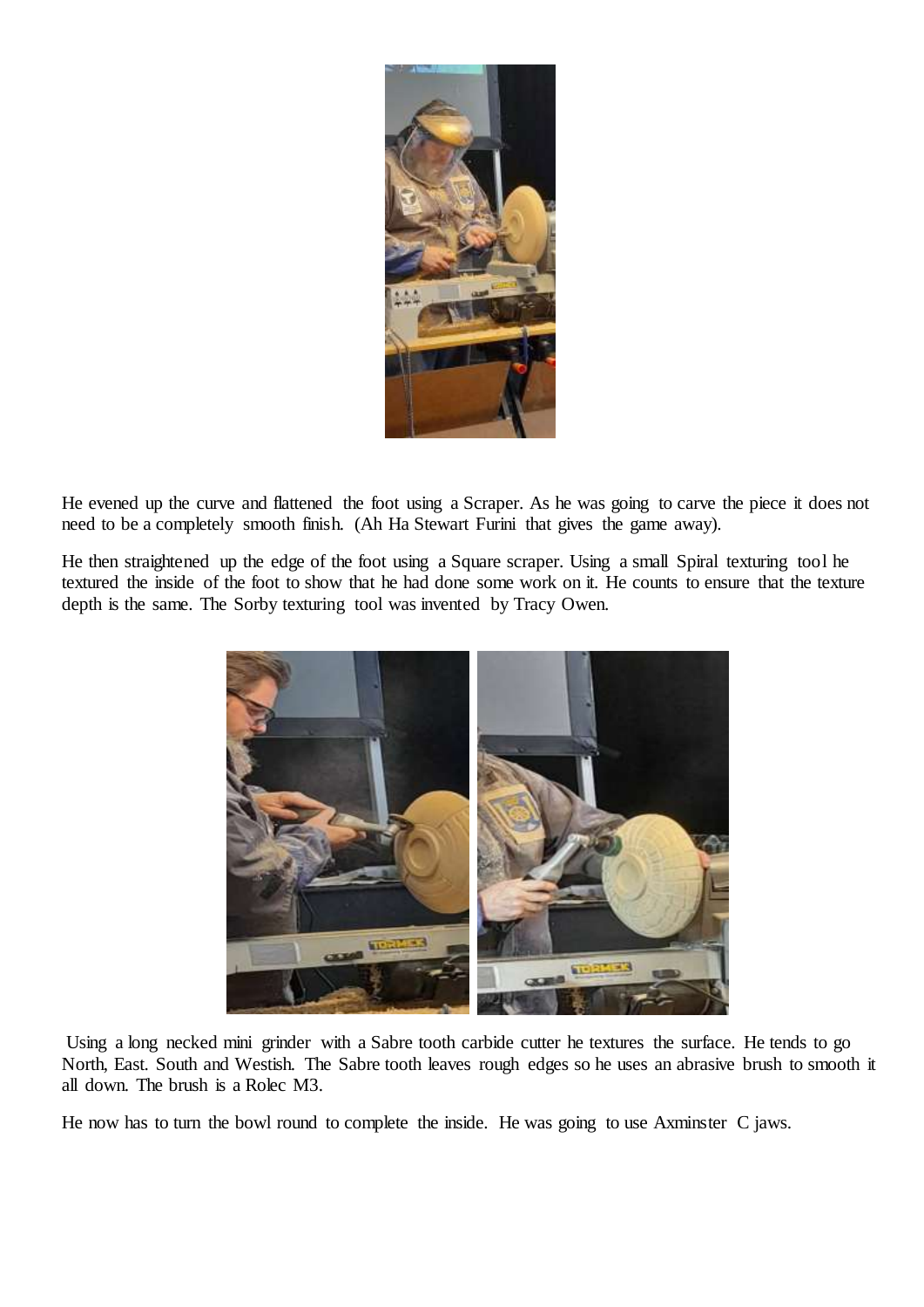Chris puts the bowl in the jaws and tightens them up and then removes the faceplate. The advantage of doing it this way is that whilst the faceplate is on you have a convenient handle to hang onto.



**HOT TIP: Make a series of groves in the timber no more than ½ mm deep as this will stop the gouge slipping.**

Chris hollowed out the bowl with a Carbide tool – it's quicker for him as he doesn't need to find the bevel and it's probably safer.

At this point Chris asked if anyone wanted a go as a blind turner, so they could understand the difference between a traditional gouge and a Carbide tool. Luckily we have one audience member who was willing to try. I'm pleased to say that Terry Hooper came away with no visible sign of injury.

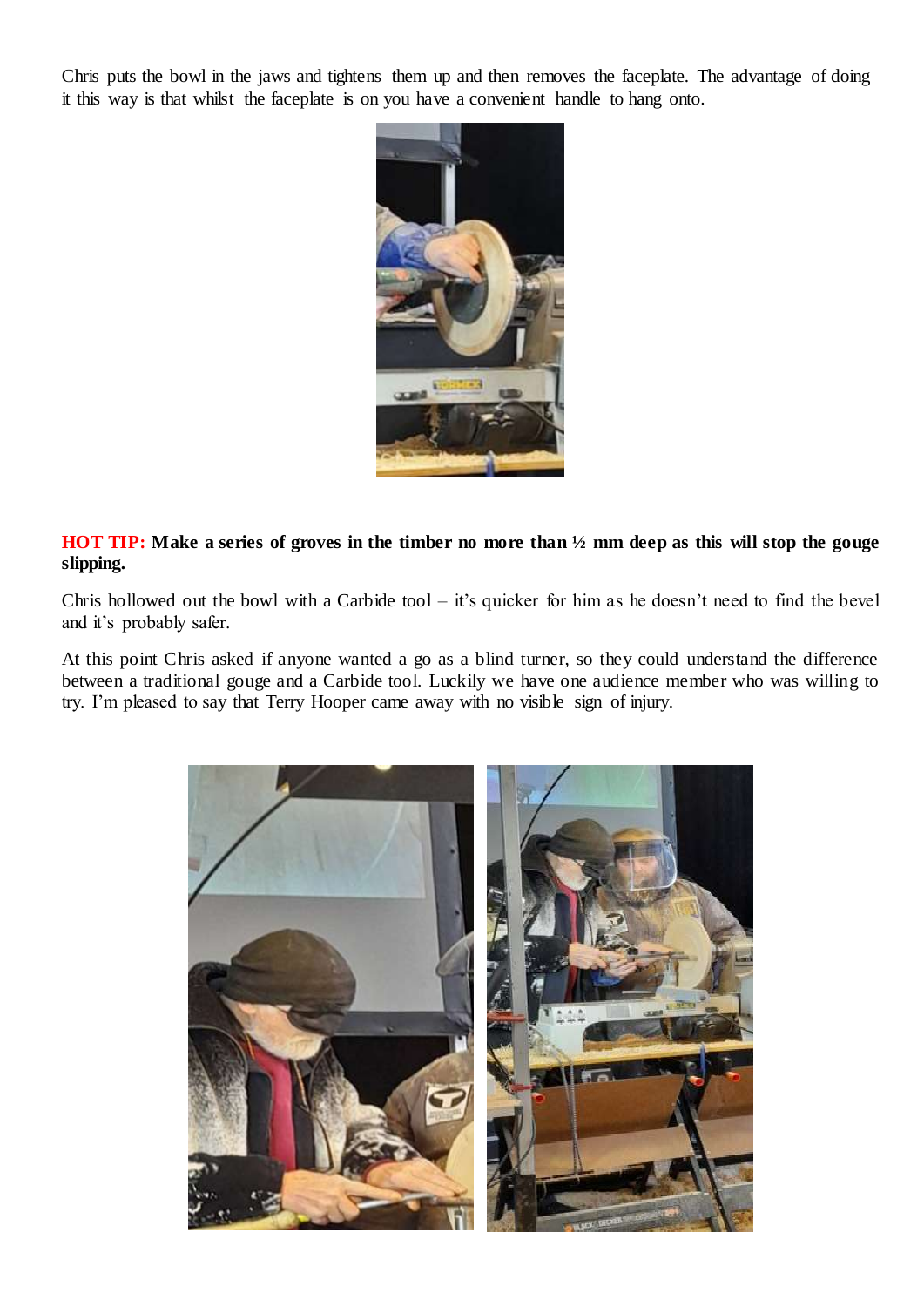The next step was to ensure that the depth of the bowl was correct. Chris has his own depth gauge.



The base board is two parts the smaller part goes against the head stock and goes to the front of the jaws. It has a dowel which is aligned with the centre point. The gap between the two base boards is the depth of the bowl.

Chris then sanded the bowl using a Sanding wax made of Bees wax, Lavender oil and mineral oil.

He applied the Sanding sealer followed by Yorkshire Grit and finally Chestnut Friction polish. One of Chris's mottos is "Don't be greedy for finish".

The next step was to colour the bowl. Chris was using a primer called Road Rash which gives a slightly rough texture. He then painted over with Rustina Copper paint before spraying with a copper aging effect, Leave the Road Rage to dry for about 15 minutes or use a hair dryer to speed things up. The reactor should be sprayed on whilst the paint is still wet. The seal with lacquer.



The base of the completed bowl.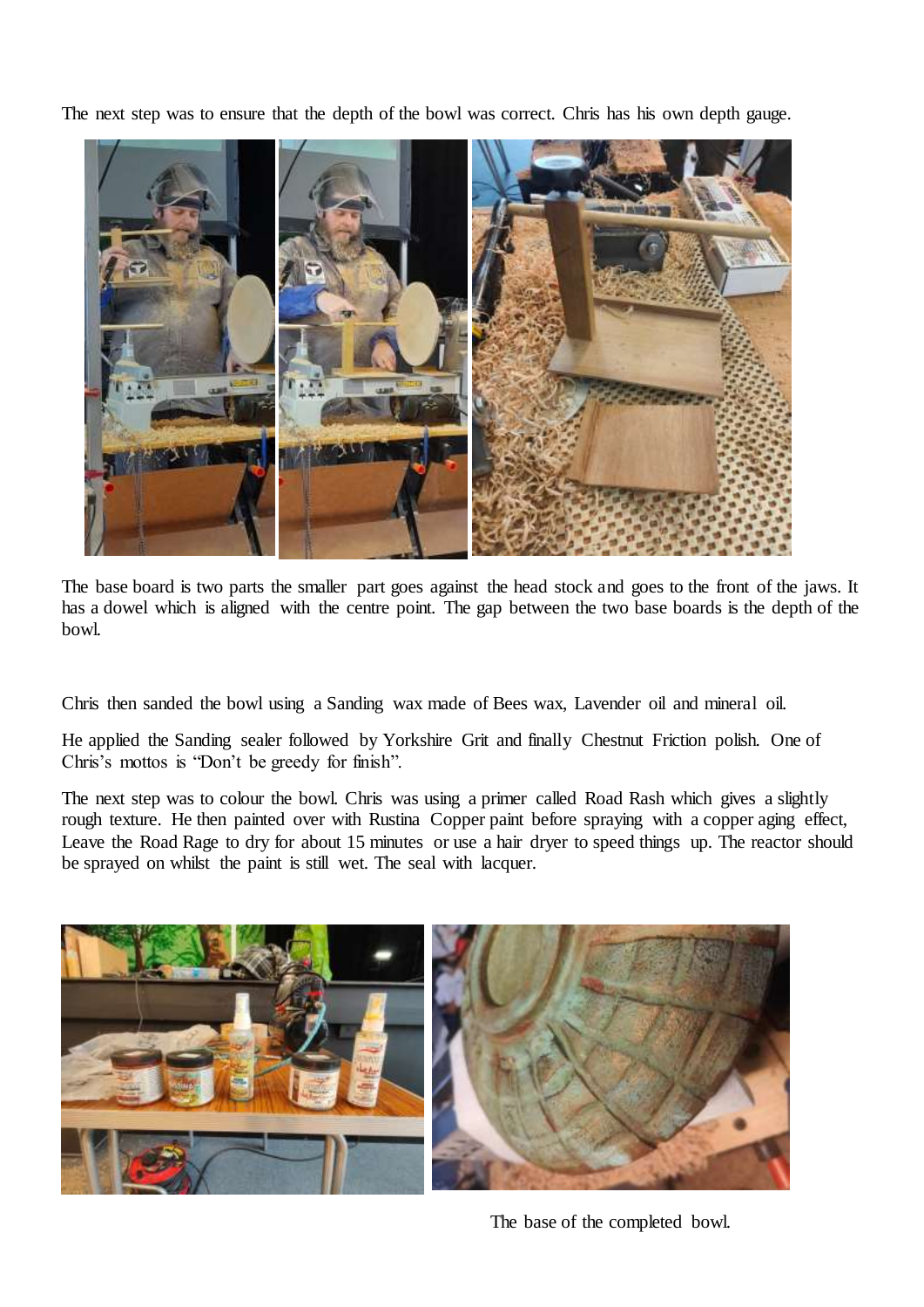The next part was a demonstration of Cromacraft stencils and inlays as invented by Nick Agar. If you want to see additional demos on these products Colwin Way has 3 videos on the Axminster Woodworking Wisdom YouTube, which were done back in October 2021.

Chris was going to air brush these. He had a Timbertech compressor.

The best finish is lacquer. When using Spirit stains start light and get darker.



First off you put on the base outline and then you add any extra bits you want to produce the image you want.